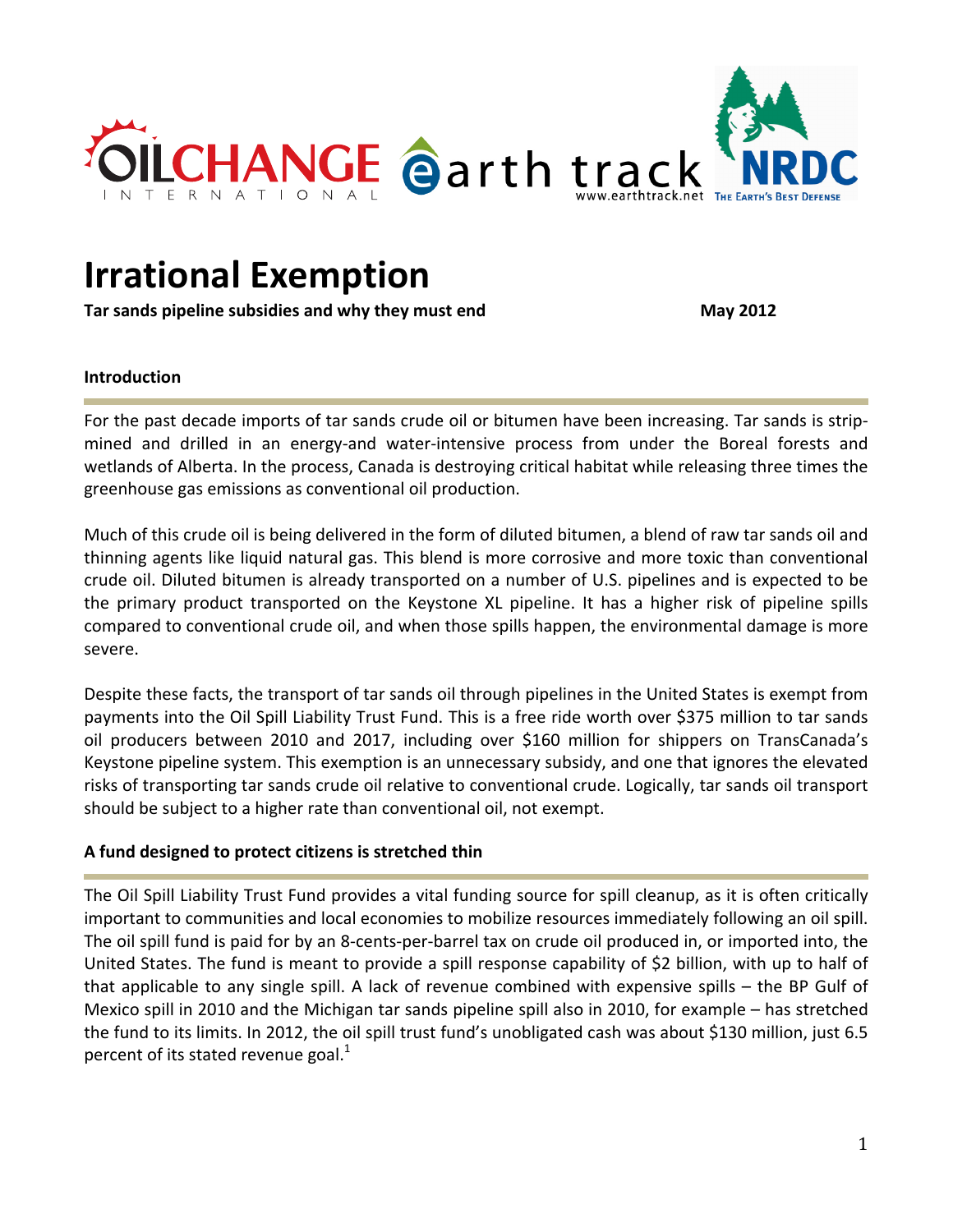#### **An irrational tar sands exemption**

Neither Congress nor the Internal Revenue Service (IRS) considers tar sands-derived oil as "crude oil."<sup>2</sup> In a January 2011 memorandum, the IRS determined that to generate revenues for the oil spill trust fund, Congress only intended to tax conventional crude – not tar sands or other unconventional oils.<sup>3</sup> This exemption remains even though the United States moves billions of gallons of tar sands oil through its pipeline system every year. The trust fund is liable for tar sands oil spill cleanups without collecting any revenue from tar sands transport. If the fund goes broke, the American taxpayer foots the cleanup bill.

## **A \$375 million subsidy for the tar sands industry**

Our calculations show that this irrational exemption for tar sands oil saved tar sands producers over \$36 million in 2011. By 2017 this could amount to over \$375 million.

|                        | 2010 | 2011 | 2012 | 2013 | 2014 | 2015 | 2016 | 2017 | Total |
|------------------------|------|------|------|------|------|------|------|------|-------|
| <b>Keystone System</b> | 5.1  | 10.2 | 13.5 | 13.8 | 13.8 | 33.2 | 33.2 | 37.3 | 160.1 |
| <b>Total Tar Sands</b> | 33.2 | 36.7 | 40.9 | 43.9 | 48.9 | 51.6 | 55.6 | 66.3 | 377.2 |
| Flows thru U.S.        |      |      |      |      |      |      |      |      |       |

**Table 1: Total estimated value of the tar sands exemption: (\$millions)**

Source: Canadian Association of Petroleum Producers, Canada National Energy Board and TransCanada. See http://bit.ly/JOBPxm for detailed calculations.

These figures were reached by examining several sets of data: the 8-cents-per-barrel tax rate through 2016, the 9-cents-per-barrel tax in 2017, tar sands production forecasts<sup>4</sup>, forecasts for the consumption of tar sands oil in Canadian refineries<sup>5</sup> and TransCanada's system capacity figures.<sup>6</sup> All tar sands oil not consumed in Canada's western provinces is either exported to the United States or passes through the U.S. on its way to Ontario.

## **More tar sands spills pose unique risks to public**

An increasing amount of diluted bitumen is transported through U.S. pipelines. In 2000, the United States imported about 220,000 barrels of diluted bitumen per day from Canada.<sup>7</sup> By 2011, that number had jumped to over 650,000 barrels per day.<sup>8</sup> By 2020, there could be over 1.7 million barrels of diluted bitumen moving through the United States in pipelines every day. $9$ 

When spills inevitably occur, diluted bitumen poses unique hazards for several reasons. Diluted bitumen contains higher concentrations of hazardous materials and toxins compared to conventional crude. It is also more abrasive and more corrosive. Diluted bitumen needs to be transported under high pressures and temperatures, which means a small rupture can quickly produce a large spill. Furthermore, when a spill occurs it often takes longer to detect due to gas bubbles that can form in the pipeline.

When a conventional oil spill occurs near water, crude oil floats and can be skimmed from the surface. While diluted bitumen is also lighter than water, the thinning agents quickly evaporate when exposed to air. This leaves behind just the heavy bitumen, which sinks beneath the surface. This was the case with a spill near the Kalamazoo River in Michigan in 2010.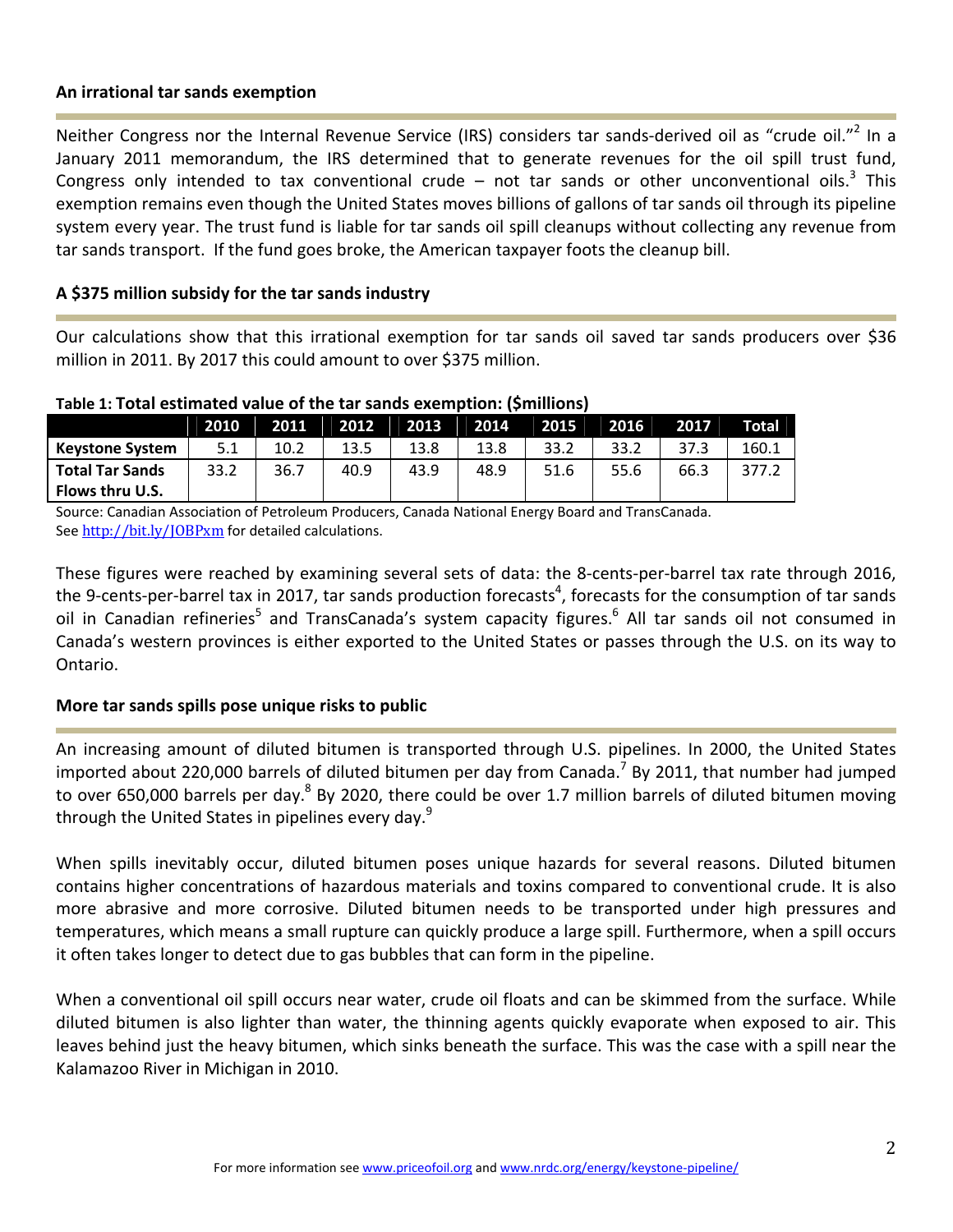

**Enbridge Line 6B ruptured near Marshall, Michigan, June 2010. Source: National Transportation Safety Board**

# **The Kalamazoo River spill: a test case for tar sands pipelines<sup>10</sup>**

In the summer of 2010, Enbridge pipeline 6B carrying tar sands oil to refineries in Sarnia, Ontario, ruptured, spilling about 1 million gallons of tar sands oil into an open field near Marshall, Michigan. The oil soon flowed into Talmadge Creek and eventually reached the Kalamazoo River. From there it traveled 40 miles downstream to Morrow Lake. This is the largest tar sands spill in U.S. history.

Despite multiple alarms and warning signals, operators did not shut down the 30‐inch diameter pipeline until almost 12 hours after the spill began. It took an additional six hours to identify the spill's location.

The Kalamazoo case shows how difficult a tar sands spill cleanup can be. As the oil flowed down the Kalamazoo River, the diluents separated from the heavier bitumen, which sank. As of February 2012, bitumen remains submerged in multiple locations, and the river remains closed. Officials have acknowledged that some bitumen will remain on the riverbed indefinitely.

The cause of the spill is still unknown. At a cost of \$725 million – more than \$36,000 per barrel – it is the most expensive pipeline accident on record.<sup>11</sup> By comparison, over the last decade conventional crude oil pipeline spills have cost less than \$2,000 a barrel.<sup>12</sup>

# **Tar sands may increase pipeline spill frequency<sup>13</sup>**

North Dakota, Minnesota, Wisconsin, and Michigan have the longest history of transporting tar sands crude oil in the United States. Between 2007 and 2010, pipelines in these states spilled three times more oil per mile than the national average for conventional crude.

Pipeline companies claim newer tar sands pipelines are built with bigger safety margins. However, since TransCanada's Keystone 1 tar sands pipeline began operation in June 2010, at least 35 spills have occurred in the United States and Canada. In its first year, the U.S. section of Keystone 1 had a spill frequency 100 times